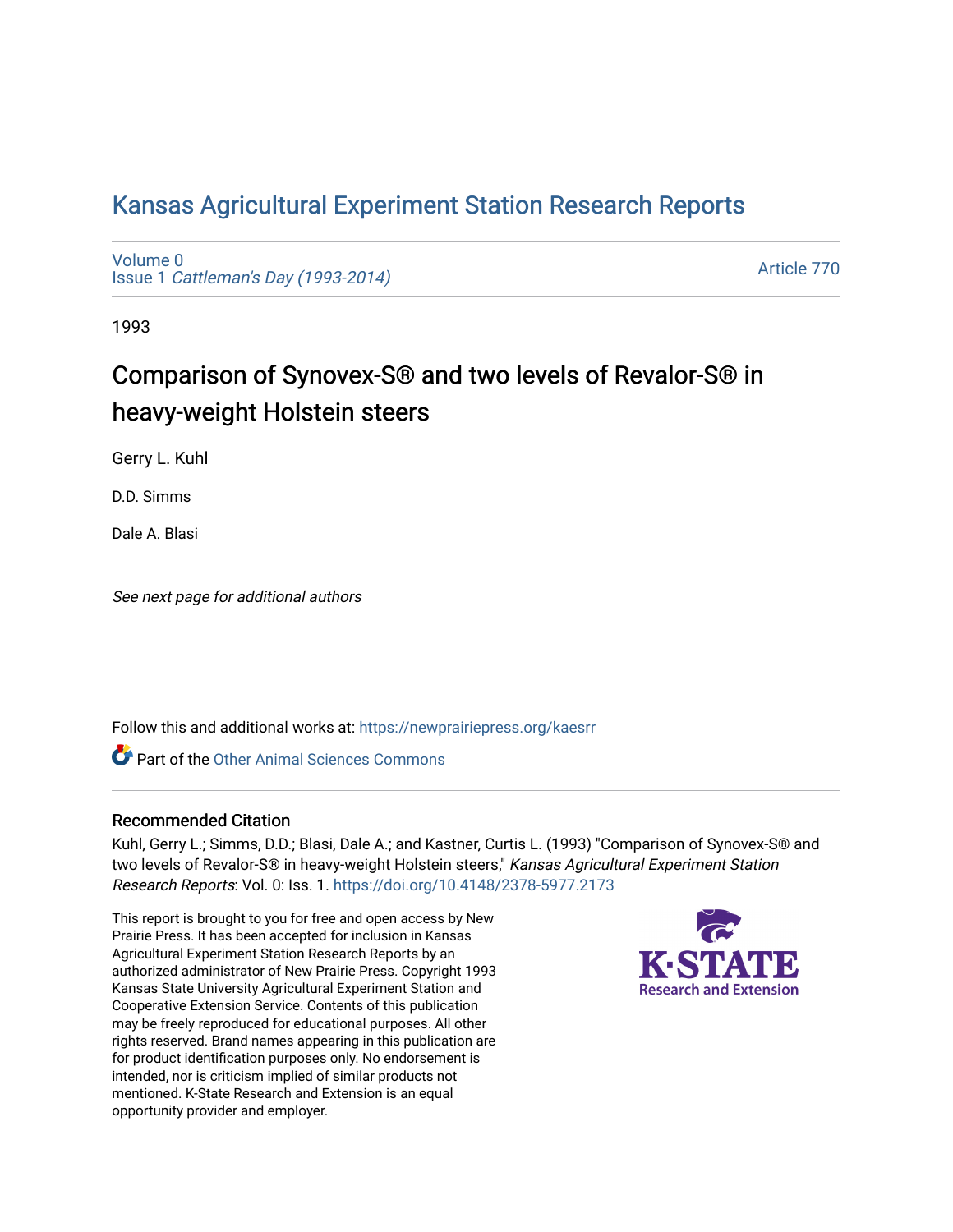# Comparison of Synovex-S® and two levels of Revalor-S® in heavy-weight Holstein steers

# **Abstract**

In two field trials, 434 Holstein steers averaging 849 lbs were assigned randomly to three single implant treatments: 1) Synovex- S®, 2) Revalor®-S 120 (120 mg trenbolone acetate (TBA) + 24 mg estradiol), and 3) Revalor®-S 140 (140 mg TBA + 28 mg estradiol). Revalor-implanted steers gained .05 to .10 lb per day faster, but this improvement was not statistically significant (P>.05). Both Revalor-implanted groups produced trimmer carcasses with less (P<.05) backfat than Synovex steers. All other carcass characteristics and beef sensory properties, including taste panel evaluations of tenderness, juiciness, and flavor, were not influenced by implant used.

## Keywords

Cattlemen's Day, 1993; Kansas Agricultural Experiment Station contribution; no. 93-318-S; Report of progress (Kansas State University. Agricultural Experiment Station and Cooperative Extension Service); 678; Beef; Synovex; Revalor; Holsteins; Feedlot; Carcass traits

## Creative Commons License



This work is licensed under a [Creative Commons Attribution 4.0 License](https://creativecommons.org/licenses/by/4.0/).

## Authors

Gerry L. Kuhl, D.D. Simms, Dale A. Blasi, and Curtis L. Kastner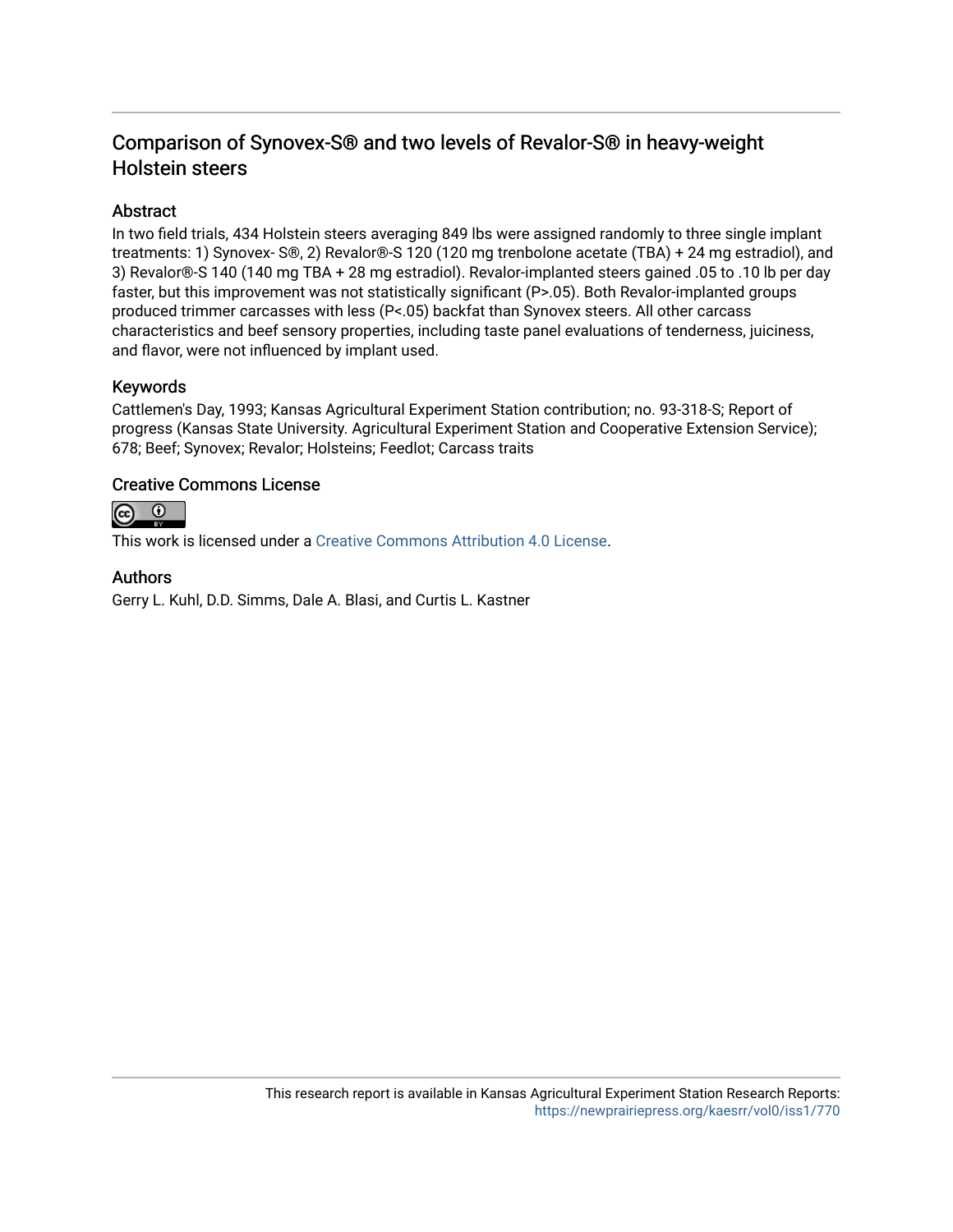#### **COMPARISON OF SYNOVEX-S® AND TWO LEVELS OF REVALOR-S® IN HEAVY-WEIGHT HOLSTEIN STEERS1**

*G. L. Kuhl, D. D. Simms, D. A. Blasi<sup>2</sup>, and C. L. Kastner*

#### **Summary**

In two field trials, 434 Holstein steers averaging 849 lbs were assigned randomly to three single implant treatments: 1) Synovex-S®, 2) Revalor®-S 120 (120 mg trenbolone acetate  $(TBA) + 24$  mg estradiol), and 3) Revalor®-S 140 (140 mg TBA + 28 mg estradiol). Revalor-implanted steers gained .05 to .10 lb per day faster, but this improvement was not statistically significant  $(P > .05)$ . Both Revalor-implanted groups produced trimmer carcasses with less  $(P< .05)$  backfat than Synovex steers. All other carcass than Synovex steers. characteristics and beef sensory properties, including taste panel evaluations of tenderness, juiciness, and flavor, were not influenced by implant used.

(Key Words: Synovex, Revalor, Holsteins, Feedlot, Carcass Traits.)

#### **Introduction**

The implant Revalor was recently approved for use in feedlot steers at a dosage of 120 mg trenbolone acetate (TBA) and 24 mg estradiol. Some research has indicated that a higher dosage of Revalor may give superior performance, especially in heavy-weight cattle. Also, there has been some question as to whether Revalor reduces carcass merit and

palatability of the beef produced. Moreover, no U.S. research has been conducted with Revalor in Holstein steers. Thus, our objectives were to evaluate the use of Synovex-S versus two dosages of Revalor-S on steer performance, carcass characteristics, and beef palatability of heavy-weight Holsteins managed under commercial cattle feeding conditions.

#### **Experimental Procedures**

In field trials at two commercial feedyards, 434 heavy-weight Holstein steers averaging 849 lbs were assigned randomly within four feedlot pens to three implant treatments: 1) Synovex-S (200 mg progesterone + 20 mg estradiol benzoate); 2) Revalor-S 120 (120 mg TBA + 24 mg estradiol, the currently approved dosage); or 3) Revalor-S 140 (140 mg TBA + 28 mg estradiol). The feeding periods ranged from 102 to 134 days per pen, with an average of 117 days. The steers were slaughtered at a commercial packing plant, and individual hide-pull scores and carcass data were collected. Rib sections were obtained from a random sample of steers from one of the slaughter groups. Cooked steaks from these rib sections were prepared according to guidelines of the American Meat Science Association and mechanically measured for tenderness using a Warner-

Sincere appreciation is expressed to Ward Feed Yard, Larned and Pratt Feeders, Ashland, KS for <sup>1</sup> providing cattle, facilities and management expertise; to Excel Corporation, Dodge City, KS for assistance with carcass evaluation; and to Hoechst Roussel Agri-Vet Co., Somerville, NJ for partial funding support of these studies. Special thanks also to Kelly Kreikemeier, Scott Hannah and County Extension Agricultural Agents Ricky Nelson and Robert Frisbie for assistance in data collection.

Extension Livestock Specialist, South Central Kansas. <sup>2</sup>